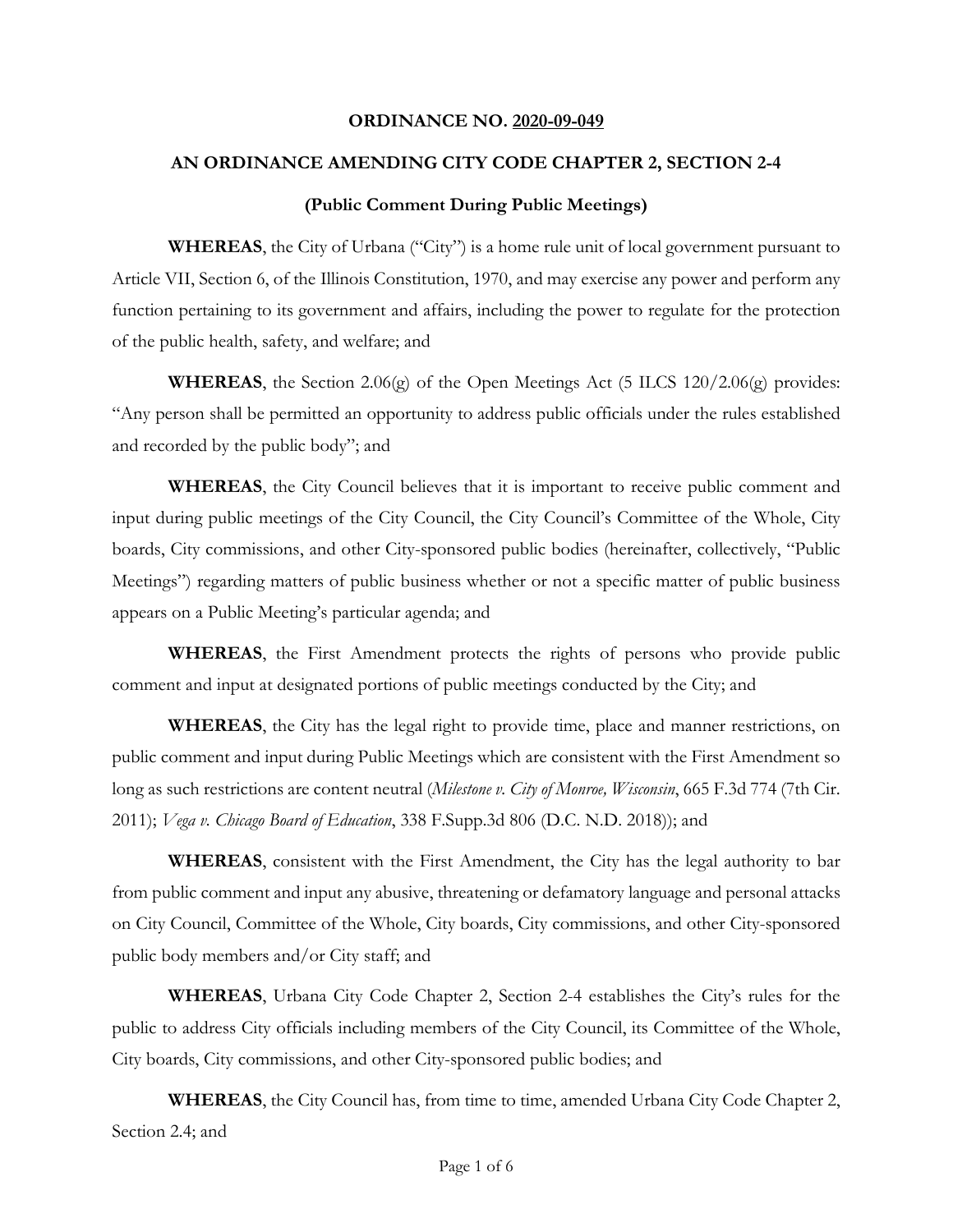**WHEREAS**, the City Council finds that it is reasonable and proper to amend Urbana City Code Section 2.4 as provided hereinafter.

**NOW, THEREFORE, BE IT ORDAINED** by the City Council of the City of Urbana, Champaign County, Illinois, as follows:

## **Section 1.**

Urbana City Code Chapter 2, "Administration"; Article I, "In General"; Sections 2-4, "Public meetings; Subsections 2.4(a)(3) and 2-4(a)(4), shall be and hereby are amended with underlined language signifying inclusions and with strike-through language signifying deletions as set forth hereinafter.

2-4. Public meetings.

(a) Any personmember of the public who seeks to address the members of the city council, the city council's committee of the whole, city boards, city commissions and other city-sponsored public bodies at any public meeting will be permitted to speak on any matter listed on the agenda or on any other matter of public concern, subject to the following provisions:

(1) The presiding officer shall follow the rules for deliberation provided in Section 2-27(2) of this chapter unless the order of the meeting agenda has been changed by a majority vote of the public body members present. The presiding officer may require persons wishing to speak during any portion of a meeting to sign in before the start of the meeting and to provide their first and last name, city of residence, addresses, and topic(s) to be discussed.

(2) Prior to speaking, each person must be recognized by the presiding officer and must state his or her first and last name and city of residence.

(3) Subject to subsection (a)(4), public comment isshall be limited to no more than three  $f^{\text{true}}(35)$  minutes per person and the public comment portion of the meeting shall totallast no more than  $two (2)$  hoursone (1) hour per meeting, unless otherwise shortened or extended by consent of a majoritytwo-thirds  $(2/3)$  vote of the public body members present. The presiding officer, or his or her designee, or the city clerk's office shall monitor each speaker's use of time and shall notify the speaker when the time allotted has expired. All public comments must be addressed to the public body as a whole and not to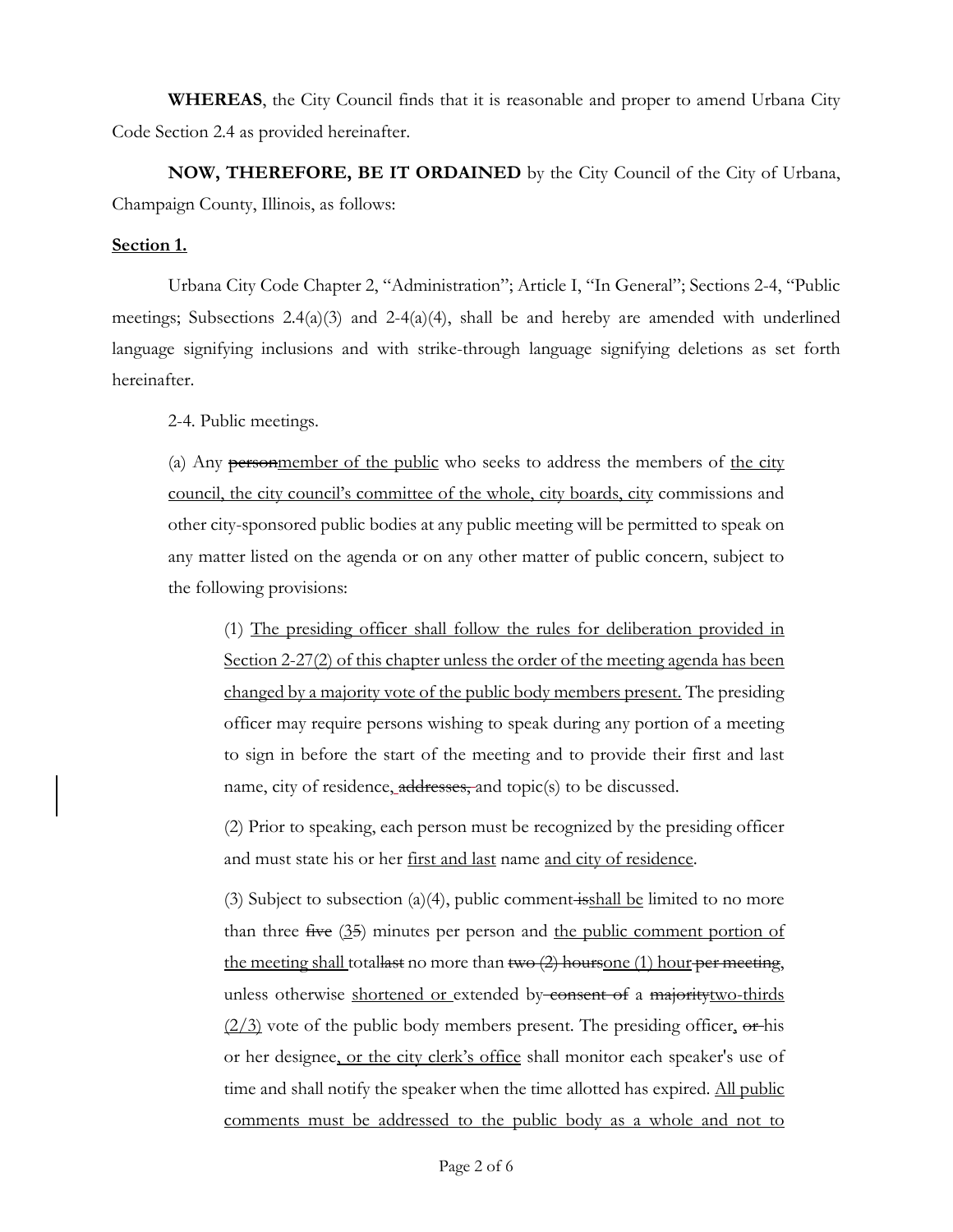individual members, city staff, or other members of the public. A person may speak only once during a meeting and may not cede time to another person. The presiding officer shall give priority to those persons who indicate they wish to speak on an agenda item upon which a vote will be taken.

(4) If the presiding officer recognizes that more than twenty  $(20)$ ten  $(10)$ persons desire to speak, he or she may limit each speaker to comments of no more than three (3) minutes. Whenever any group of persons wishes to address the public body members on the same subject matter, the presiding officer may ask that a spokesperson be chosen from the group. If additional matters are to be presented by other persons in the group, the presiding officer may limit the number of such persons and may limit the presentation to information not already presented by the group spokesperson.

(5) The mayor or presiding officer of the meeting shall have the authority to provide a verbal warning to a speaker who uses abusive, personal, threatening, or defamatory language or engages in disorderly conduct which disrupts, disturbs, or otherwise impedes the orderly conduct of a meeting. If the speaker refuses to cease such remarks or conduct after being warned by the mayor or presiding officer, the mayor or presiding officer shall have the authority to bar the speaker from continuing with his or her public comment by turning the podium or video microphone off.

(6) Any member of the public may submit their comments addressed to members of the public body via email or in writing. If a person wishes their written or emailed comments to be included in the record of public input for the meeting, these written or emailed public comments must be submitted prior to the meeting. Specific instructions for emailed or written comments will be included in the agenda.

(7) Persons invited by the mayor or presiding officer to address the members of a city public body on a specific topic are subject to such time limitations as the majority of the members present may prescribe.shall be limited to the time limits set by the mayor or presiding officer at the time the invitation is extended unless otherwise shortened or extended by a majority vote of the public body members present to which the person is invited to speak.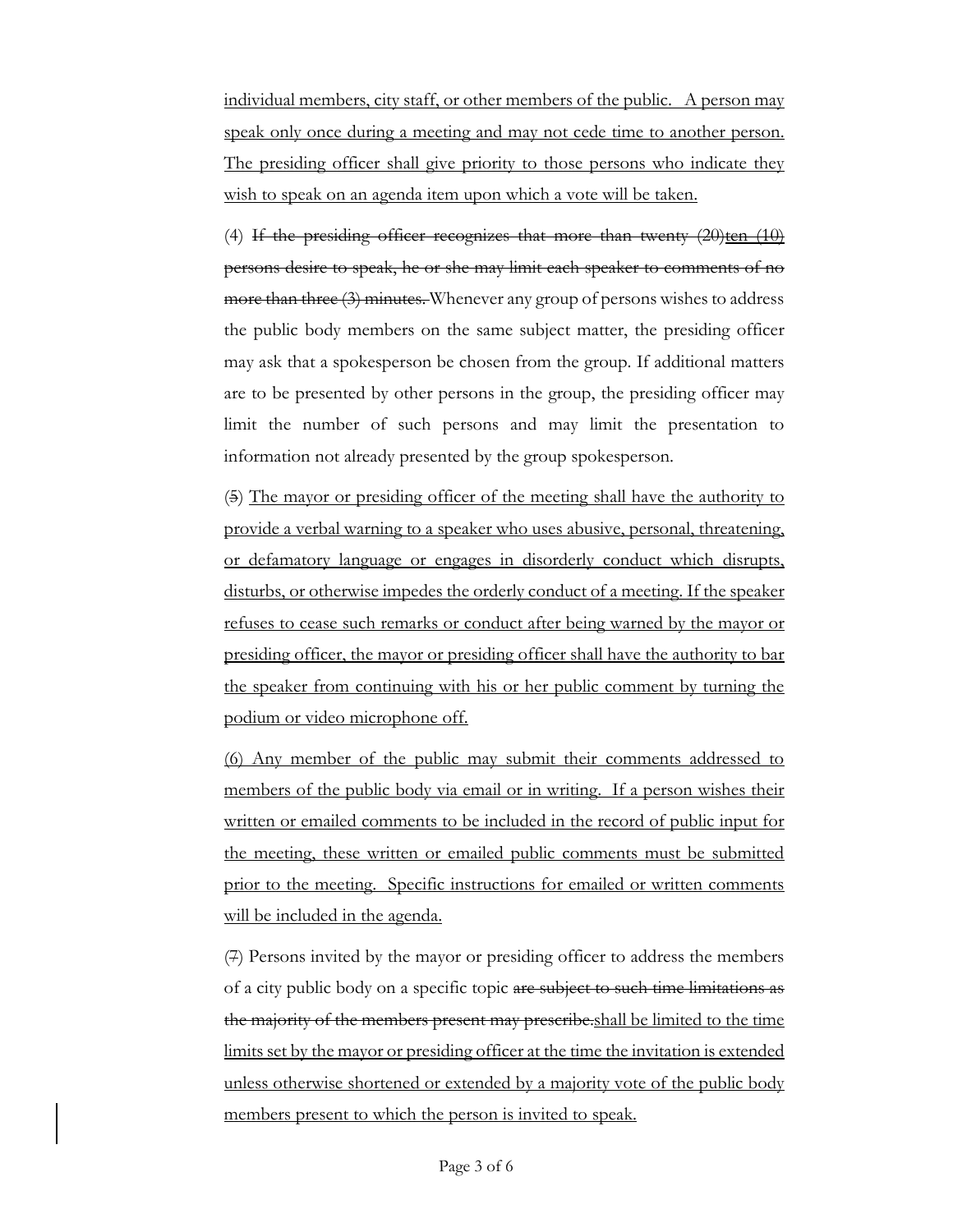(8) Separate rules, as required by law or as otherwise provided in this Code, will govern the conduct of quasi-judicial hearings.

# **Section 2.**

Urbana City Code Chapter 2, "Administration"; Article II, "Elected Officials"; Division 2, "City Council"; Section 2-27, "Rules for deliberation shall be and hereby are amended with underlined language signifying inclusions and with strike-through language signifying deletions as set forth hereinafter.Sec. 2-27. - Rules for deliberations.

The following rules for the government of the deliberations of the city council are hereby adopted:

(1) The city council shall determine its own rules of proceeding, which rules must be adopted and approved by a two-thirds (⅔) vote of all the members of the council, and no such rule may be repealed, annulled, amended, abridged, modified or suspended except by a two-thirds (⅔) vote of all the members of the council. On all points of order not otherwise specifically provided for in such rules of proceeding, "Robert's Rules of Order," as may from time-to-time be revised, is adopted and made the law governing the deliberations of the city council.

(2) The order of business of all regular meetings of the city council shall be as follows:

- a. Call to order and roll call.
- b. Approval of minutes of the proceedings of regular and special meetings.
- c. Additions to agenda.
- d. Presentations and public input
- e. Unfinished business.
- f. Reports of standing committees.
	- 1. Consent agenda.
	- 2. Regular agenda.
- g. Reports of special committees.
- h. Reports of officers.
- i. New business.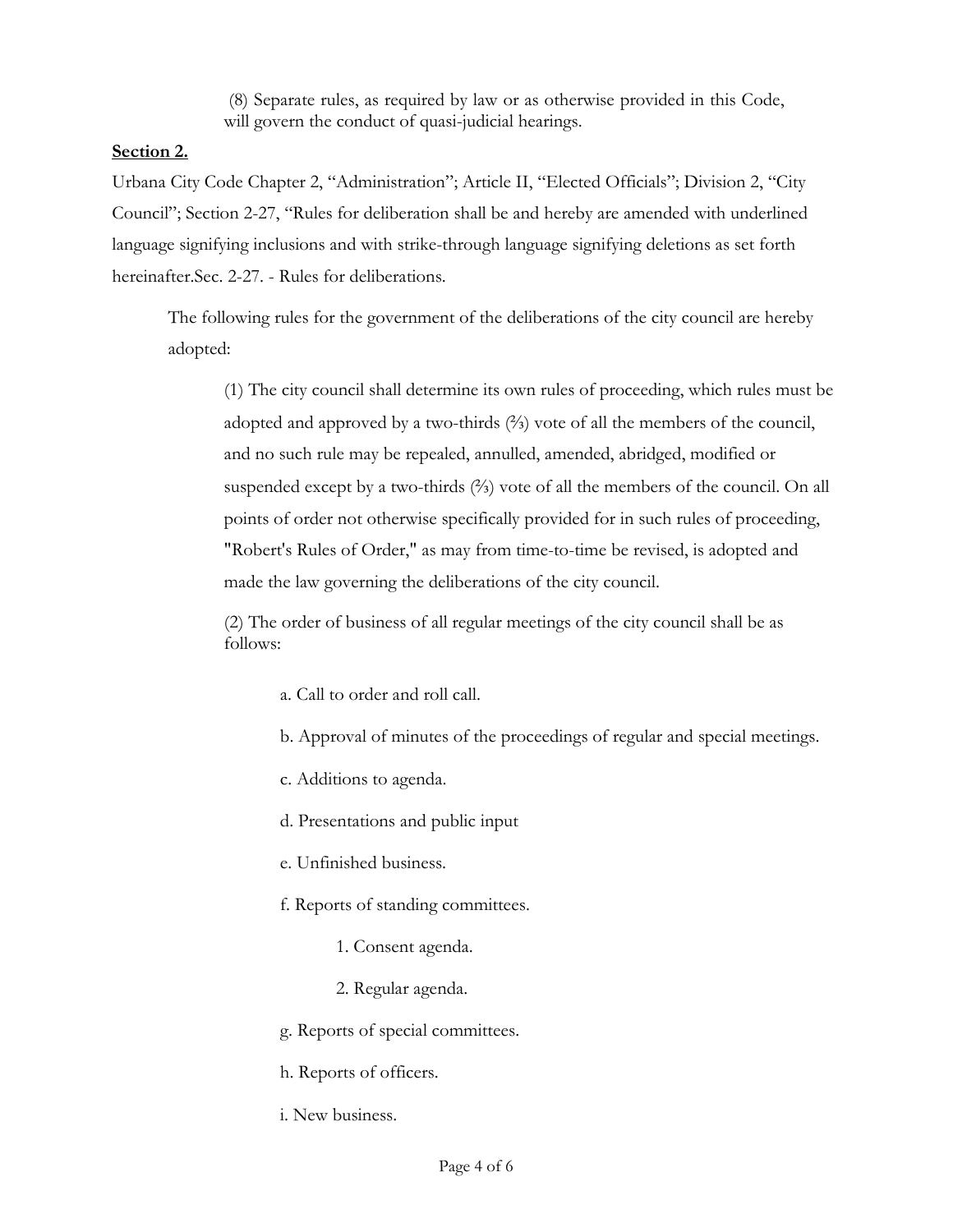### j. Adjournment.

(3) Whenever it shall become necessary for a number smaller than a majority of the city council to compel the attendance of absentee members in order to constitute a quorum to do business, a fine of two hundred dollars (\$200.00) may be imposed upon any such absentee member for failure to so attend.

(4) At any meeting of the city council, upon the making of and second to a motion to defer (whether phrased as a "motion to defer" or otherwise), the effect of which would be to postpone consideration of any agenda item to the next regular meeting of the council. Such agenda item is then before the city council for the first time by motion made and seconded, any such agenda item shall be automatically deferred for final action thereon to the next regular meeting of the city council, unless upon the making of and second to a subsequent motion, three-fourths (3/4) of those aldermen/alderwomen present vote to consider such deferred item at a special meeting to be called and held before the date of the next regular meeting.At any meeting of the city council, any item on that meeting agenda may be deferred to the next regularly scheduled city council meeting upon a council member making and another city council member seconding a motion to defer the said item. At the meeting to which the said agenda item was deferred, the city council may defer the said agenda item a second time and to a later specified regular or special upon a motion by a city council member to defer, a second of that motion by another city council member, and an affirmative vote on the motion of three-fourths (3/4) of those city council members present.

### **Section 3.**

Those sections, paragraphs, and provisions of the Urbana City Code that are not expressly amended or repealed by this Ordinance are hereby re-enacted, and it is expressly declared to be the intention of this Ordinance not to repeal or amend any portions of the Urbana City Code other than those expressly set forth as amended or repealed in this Ordinance. The invalidity of any section or provision of this Ordinance hereby passed and approved shall not invalidate other sections or provisions thereof.

## **Section 4.**

This Ordinance shall not be construed to affect any suit or proceeding pending in any court, or any rights acquired, or a liability incurred, or any cause or causes of action acquired or existing prior to